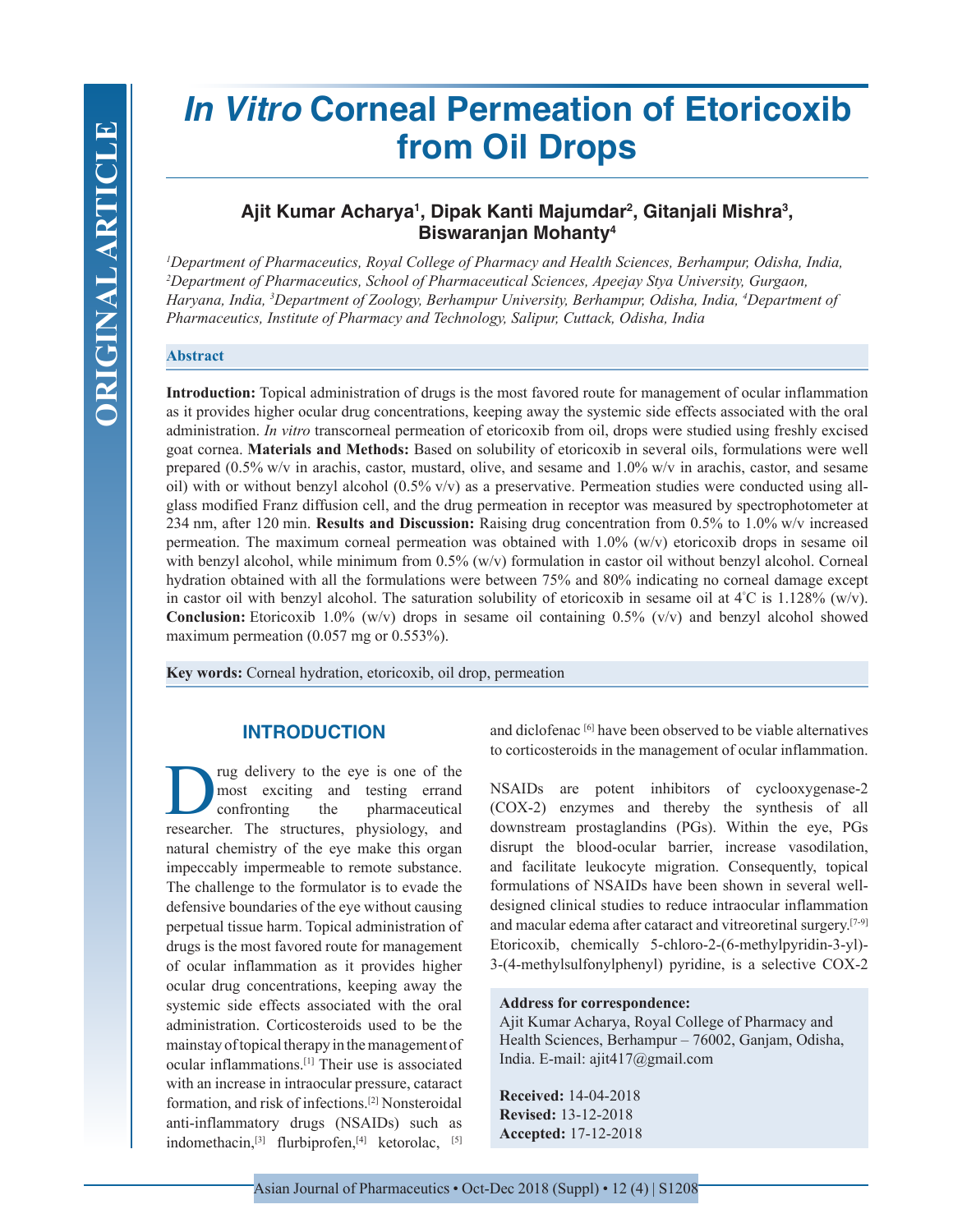enzymes inhibitor. It is used for the treatment of osteoarthritis, rheumatoid arthritis, and management of pain. The pKa of etoricoxib is 4.6 and has low aqueous solubility. The drug exhibits pH-dependent solubility (i.e. high solubility in gastric media [low pH] and decreasing solubility with increasing pH).[10] The therapeutic efficacy of a topical formulation depends on its composition and the physicochemical properties of the vehicle. Use of an appropriate vehicle is critical to increasing the optimal efficacy of the pharmacologically active drugs.[11] Commonly, all the ophthalmic formulations have been administered to the eye as aqueous solutions. About 90% of the dose applied topically from such solutions is lost due to precorneal losses (nasolacrimal drainage) and tearing results in poor availability as contact time is less between drug and ocular tissue.<sup>[12]</sup> Majority of active components are lipophilic in nature, namely cyclosporine, ketorolac, and diclofenac. Both problems can be overcome by selecting an appropriate vehicle. The time-honored approach to overcome this has been through prolonging the ocular contact time of the medication. An increased ocular contact time of the drug may be achieved by formulating the drug as an oil solution. Several vegetable oils such as olive, sunflower, castor, and sesame oil have been used as a vehicle for oilbased drops to improve ocular drug delivery.[13,14] Earlier studies with pilocarpine,<sup>[15]</sup> tetracycline,<sup>[16]</sup> and ketorolac<sup>[17]</sup> revealed the higher ocular availability of drugs from oily solutions. However, no such information is available on corneal permeation of etoricoxib from oily solution. In the present study, the corneal permeation of etoricoxib from oily solutions was investigated.

# **MATERIALS AND METHODS**

#### **Materials**

Etoricoxib (purity 99.6% w/w) was obtained as a gift sample from Cadila Healthcare Limited, India. Refined food grade vegetable oils used in the experiment were arachis (Adani Wilmar Limited, Ahmedabad, India), castor (Arora and Company, New Delhi, India), olive (Rajesh Chemicals Co., Mumbai, India), sunflower (Rajesh Chemicals Co. Mumbai, India), mustard (National Diary Development Board, Gujarat, India), and sesame oils (Tilsona, Recon oil Industries Pvt. Limited, New Delhi, India). All other chemicals purchased were of analytical grade and were used as received. Fresh whole goat eye was obtained from a local butcher shop (Berhampur, Odisha, India).

### **Methods**

#### *Solubility of etoricoxib in oil*

An excess amount of etoricoxib was added to oils to prepare a saturated solution at 50°C. The solution of etoricoxib in oils was then cooled and left overnight at 4°C. The solution was subsequently centrifuged at 4°C at 5000 rpm (Remi Equipments Ltd., Mumbai, India). The etoricoxib oil solution (10 mL) was subjected to five successive extractions with 10 mL of 0.1N HCl solution (pH 1.2). The aqueous phases were pooled, filtered, and volume was made up to 100 mL using 0.1N HCl solution (pH 1.2). The extract was analyzed for etoricoxib at 234 nm using ultraviolet (UV)-visible spectrophotometer (1800 Shimadzu, Kyoto, Japan).

## *Preparation of oily formulations*

The concentration of etoricoxib in test solutions was based on the solubility of the drug in different oils. The required amount of etoricoxib was dissolved in oily vehicles to give etoricoxib (0.5% w/v) solution in arachis, castor, mustard, olive, sesame, and sunflower oil and etoricoxib  $(1.0\% \text{ w/v})$ oily solutions in arachis, castor, and sesame oils. Etoricoxib oily formulations containing preservative: Etoricoxib oily formulations were prepared in the same concentrations as mentioned above in the different oils, and benzyl alcohol (0.5% v/v) was added as a preservative.

#### *Partition behavior study*

Equal volumes of etoricoxib oil formulation with or without benzyl alcohol and phosphate buffer (pH 7.4) were shaken for 2 h at 37° C in a mechanical shaker at 200 rpm (Remi industries Ltd, Mumbai, India). The concentration of the drug in the aqueous phase was analyzed and the partition coefficient was calculated. The partition coefficient represents the ratio of etoricoxib distribution between oil and the aqueous phase. The experiment was done in triplicate and results were expressed as mean ± SD.

## *Measurement of viscosity*

The viscosity of oils was determined by Brookfield DV-1þ viscometer (Brookfield Engineering Laboratories, Middle Dobro, MA) at 25°C using spindle 4 at 30 rpm.

#### *Permeation study*

The freshly excised cornea was fixed between clamped donor and receptor compartments of an all-glass modified Franz diffusion cell in such a way that its epithelial surface confronted the donor compartment. The corneal area available for diffusion was 0.64 cm<sup>2</sup>. The receptor compartment was filled with 10 mL of freshly prepared bicarbonate ringer solution (pH 7.2), and all air bubbles were expelled from the compartment. An aliquot (1 mL) of oil drop formulation was placed on the cornea, and the opening of the donor cell was sealed with a glass cover slip; receptor fluid was kept at 37° C with constant stirring using a Teflon-coated magnetic stir bead. Permeation study was continued for 120 min, and samples were withdrawn from the receptor and analyzed for etoricoxib at 234 nm using UV-visible spectrophotometer (1800 Shimadzu, Kyoto, Japan). Results were expressed as amount permeated and percentage permeation or *in vitro* ocular availability. The permeation (%) or *in vitro* ocular availability was calculated as follows: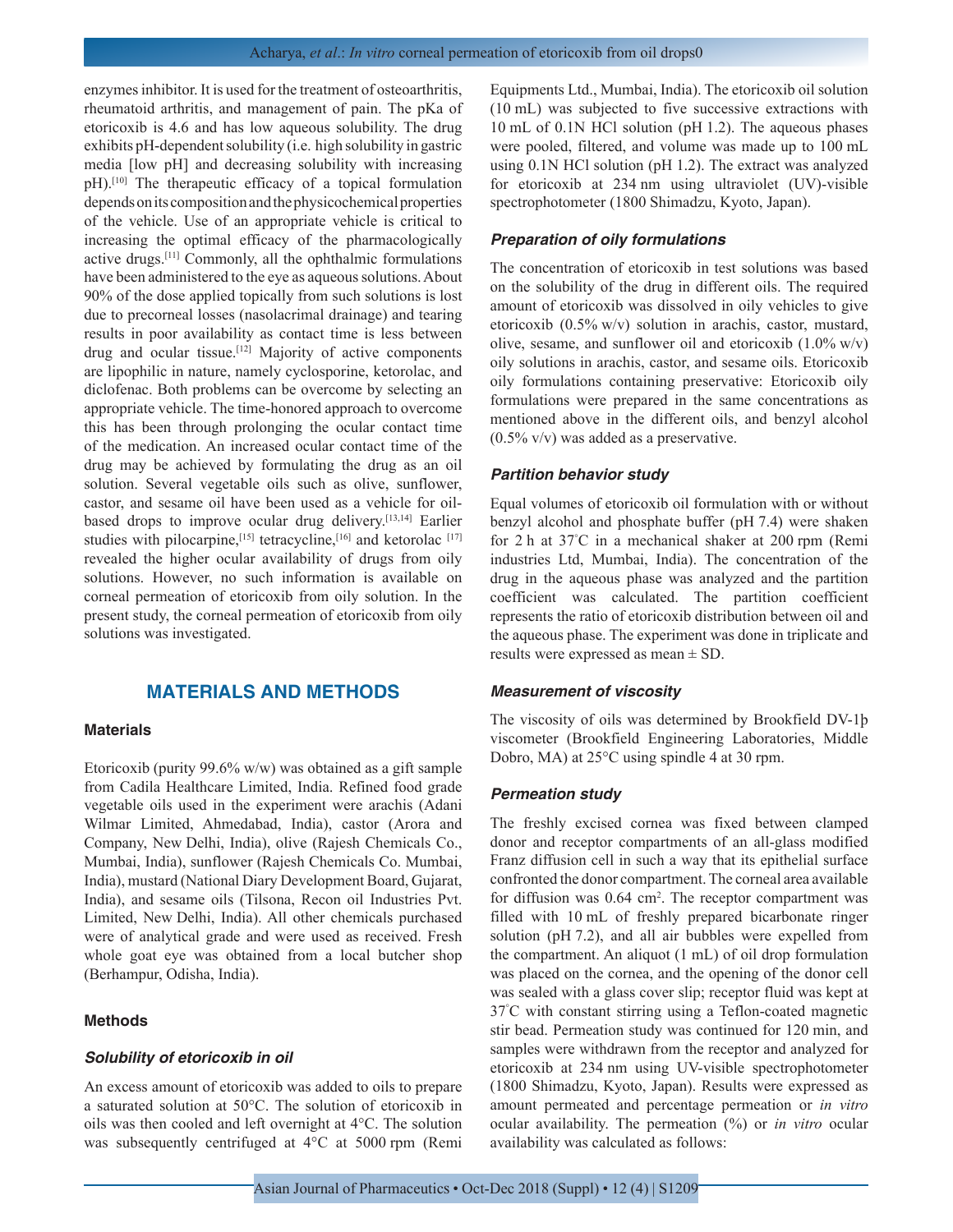Permeation = 
$$
\frac{\text{Amount of drug permeated in receptor}}{\text{Initial amount of drug in donor}} \times 100
$$

(1)

### *Corneal hydration (%)*

At the end of the experiment, each cornea (freed from adhering sclera) was weighed, soaked in 1 mL methanol, dried overnight at 90°C, and reweighed. The percentage corneal hydration level (%) was calculated by the formula,

$$
Corneal hydration = \frac{Initial weight - Finallyeight}{Initial weight} \times 100
$$
 (2)

The study was planned with paired corneas to avoid biological variations, i.e. one cornea of an animal received formulation without benzyl alcohol while the contralateral cornea received formulation with benzyl alcohol.

#### **Statistical analysis**

Statistical analysis was done by one-way analysis of variance (ANOVA) followed by Dunnett's test using Graph Pad Prism 5 software (GraphPad Software Inc., San Diego CA). Paired t-test was used for studies with the paired cornea.  $P < 0.05$ was considered significant.

# **RESULTS AND DISCUSSION**

The most convenient way of delivering the drug to the eye is topical application of an aqueous solution. Topically applied drug enters into the aqueous humor by partitions through the corneal epithelium, stroma and endothelium. One principal demerit of topically applied aqueous drug solution is the loss of drug due to drainage which results in the lower ocular availability of drug and a therapeutic effect of shorter duration. One way of overcoming the problem is to apply the drug in the form of an oily solution. In earlier studies, different oily vehicles such as olive, castor, and sesame oil for ocular delivery have been used for improving the delivery of poorly soluble drugs.[14,18] In healthy subjects, pilocarpine dissolved in castor oil has shown greater degree and duration of effect on the pupil compared with an aqueous solution. Statistically, significant drug effects have been noticed as long as 24 h after administration of oil-based drops.[19] Etoricoxib is poorly soluble in water. Keeping this fact in view, oil drops of etoricoxib were formulated in different vegetable oils. The concentration of etoricoxib in the oil drops was decided on the basis of saturation solubility in the respective oils. The solubility of etoricoxib in different vegetable oils was found to be between 0.675% and 1.762% w/v.

Table 1 shows the solubility of etoricoxib in different oils and its partition characteristics. Solubility was measured at 4° C. Etoricoxib was found to have maximum solubility  $(\frac{6}{\text{w}})(v)$  in castor oil (1.762), followed by arachis (1.189), sesame (1.128), olive (0.983), sunflower (0.705), and mustard oil (0.675). The partition coefficient of etoricoxib between oil and phosphate buffer (pH 7.4) was also found to be maximum with castor oil, followed by arachis oil, while the minimum partition coefficient was observed with sesame oil. Addition of benzyl alcohol significantly  $(P < 0.05)$  reduced the partition coefficient value of etoricoxib from all the oils.

Table 2 presents the permeation characteristics of etoricoxib from 0.5% (w/v) oil solutions with or without benzyl alcohol through excised goat corneas (paired). Amount of etoricoxib permeated or percentage permeation was found to be maximum with sesame oil drop (0.049 mg and 0.91%) followed by mustard oil drop and minimum with castor oil (0.02 mg and 0.41%).

On comparing the permeation of etoricoxib from castor oil with other oils, it was observed that significantly  $(P < 0.05)$ higher permeability of etoricoxib was provided by arachis, mustard, olive, and sunflower oils with sesame oil the

| <b>Table 1:</b> Solubility of etoricoxib in different oils and its partition characteristics from oil drops (0.5% w/v) with and<br>without benzyl alcohol $(0.5\%$ v/v) |                    |                   |                                           |                  |  |  |  |
|-------------------------------------------------------------------------------------------------------------------------------------------------------------------------|--------------------|-------------------|-------------------------------------------|------------------|--|--|--|
| Oil                                                                                                                                                                     | Solubility (% w/v) |                   | <b>Partition coefficient</b>              | <b>Viscosity</b> |  |  |  |
|                                                                                                                                                                         |                    | <b>Without BA</b> | <b>With BA</b>                            |                  |  |  |  |
| Arachis                                                                                                                                                                 | $1.189 + 0.017$    | 1.635±0.136†      | $1.601 \pm 0.037$ <sup>*</sup> $\ddagger$ | 54.3             |  |  |  |
| Castor                                                                                                                                                                  | $1.762 \pm 0.001$  | 1.725±0.034†      | $1.574 \pm 0.035$ <sup>*</sup> $\ddagger$ | 625              |  |  |  |
| Mustard                                                                                                                                                                 | $0.675 \pm 0.03$   | 1.258±0.02†       | $1.193 \pm 0.01$ <sup>*</sup> $\pm$       | 44.45            |  |  |  |
| Olive                                                                                                                                                                   | $0.983 \pm 0.002$  | $1.52 \pm 0.2$ †  | $1.373 \pm 0.006$ <sup>*</sup> $\ddagger$ | 48.68            |  |  |  |
| Sesame                                                                                                                                                                  | $1.128 \pm 0.004$  | 1.203±0.021       | $1.048 \pm 0.02 \pm$                      | 47.7             |  |  |  |
| Sunflower                                                                                                                                                               | $0.705 \pm 0.013$  | 1.284±0.07†       | $1.203 \pm 0.03$ <sup>*</sup>             | 41.0             |  |  |  |

Values are mean±SD (*n*=3), †Statistically significant (*P<0.05*) compared with sesame oil (0.5%w/v) without benzyl alcohol, as determined by 1‑way Analysis of variance (ANOVA) followed by Dunnett's test, \*Statistically significant (*P<0.05*) compared with sesame oil (0.5%w/v) with benzyl alcohol, as determined by one‑way ANOVA followed by Dunnett's test, ‡ Statistically significant (*P<0.05)* compared without BA, as determined by one‑way analysis of variance followed by Dunnett's test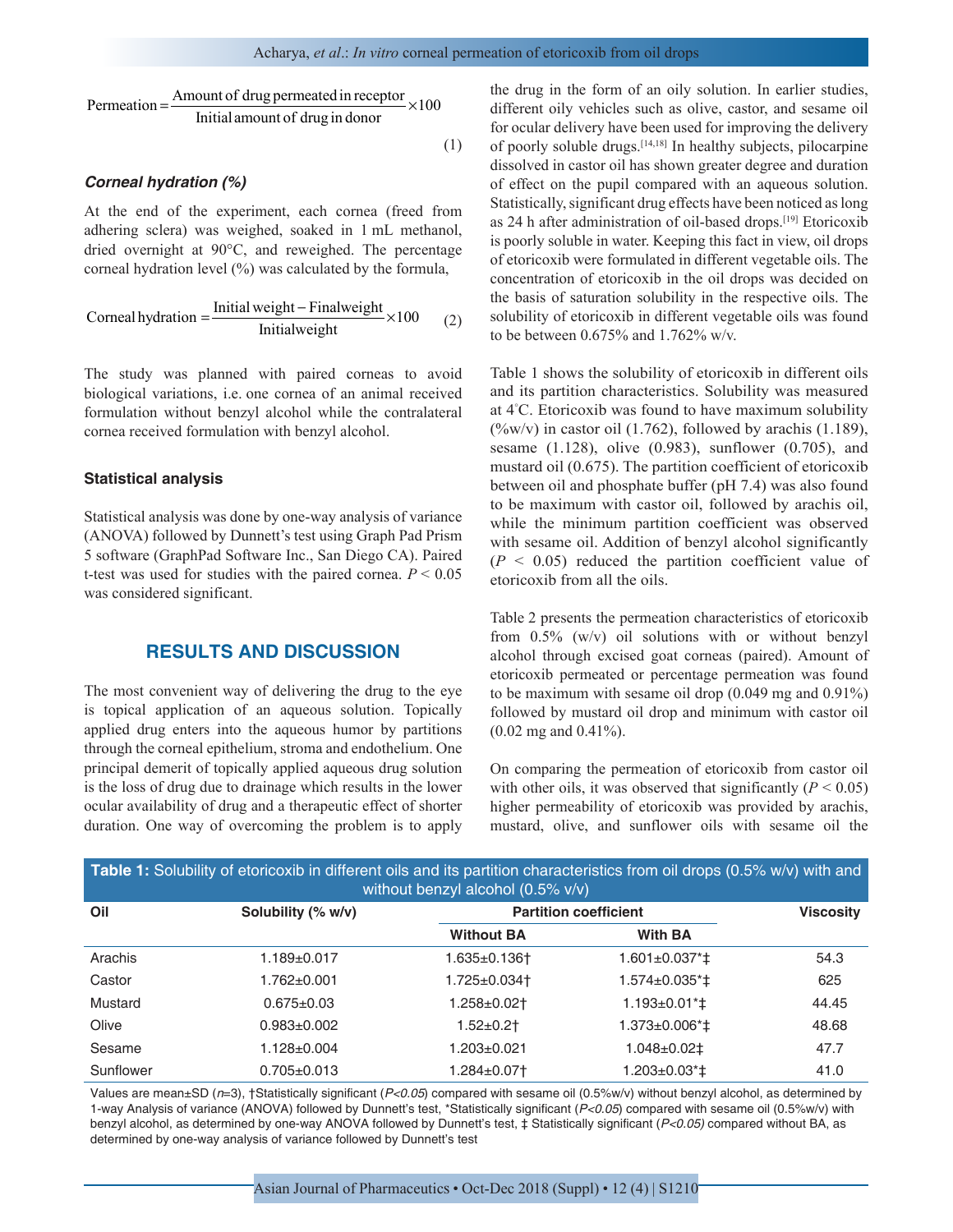maximum and castor oil with the minimum permeation. This could be attributed to the higher partitioning of etoricoxib in castor oils and lower partitioning in sesame oil. Earlier studies with ketorolac<sup>[20]</sup> also reported less permeation of drug from castor oil-based drops and higher permeation from sesame oil formulation.

Benzyl alcohol, a commonly used preservative, was added to oil formulations at 0.5% (v/v) concentration. The addition of benzyl alcohol to oil drops resulted in increased permeation of etoricoxib from all the formulations compared with the formulations without the preservative. This could be due to the higher partitioning of the drug from the oil to the aqueous phase in the presence of benzyl alcohol. The corneal hydration level of the normal mammalian cornea is between 75% and 80%.[20] Corneal hydration after permeation was found to be in acceptable range with all the oil drops except castor, mustard and olive oils.

Table 3 shows the corneal permeation of etoricoxib oil drops (1.0% w/v) with and without benzyl alcohol through excised goat cornea (paired). As compared to castor oil; mustard, olive, and sesame showed significant  $(P < 0.05)$ higher amount of drug permeated or percentage permeation. Maximum etoricoxib permeated or percentage permeation was observed with sesame oil drop (0.057 mg and 0.553%) with benzyl alcohol, while minimum with castor oil (0.029 mg and 0.247%) without benzyl alcohol. Addition of benzyl alcohol increased etoricoxib permeation from all the formulations as compared to formulations without benzyl alcohol. Corneal hydration was found to be in acceptable range with all the oil drops.

Table 4 shows the effects of drug concentration on the corneal permeation of etoricoxib. Increasing etoricoxib concentration in arachis, castor, and sesame oils from  $0.5\%$  to  $1.0\%$  (w/v) resulted in a significant  $(P<0.05)$  increase in drug permeation. Further, the use of higher drug concentrations was associated with higher corneal hydration levels. The addition of benzyl alcohol significantly  $(P < 0.05)$  increased drug permeation compared with formulation without the preservative. The formulations containing 1.0% (w/v) drug and benzyl alcohol increased corneal hydration but within the acceptable range. Among all the formulations [Figure 1], etoricoxib  $1.0\%$  (w/v) drops in sesame oil containing 0.5% (v/v) benzyl alcohol showed maximum permeation with a corneal hydration of 79.72%, which shows no corneal damage.

The saturation solubility of etoricoxib in sesame oil at 4° C is  $1.128\%$  (w/v) [Table 1]. Hence, etoricoxib  $1.0\%$  (w/v)

| Table 2: Permeation characteristics of etoricoxib from oil drops (0.5% w/v) with and without benzyl<br>alcohol (0.5% v/v) through excised goat cornea (Paired) |                               |                    |                             |                                |                   |                             |  |
|----------------------------------------------------------------------------------------------------------------------------------------------------------------|-------------------------------|--------------------|-----------------------------|--------------------------------|-------------------|-----------------------------|--|
| Oils                                                                                                                                                           | Without benzyl alcohol        |                    |                             | With benzyl alcohol            |                   |                             |  |
|                                                                                                                                                                | Amount<br>permeated (mg)      | Permeation (%)     | Corneal<br>hydration $(\%)$ | Amount<br>permeated (mg)       | Permeation (%)    | Corneal<br>hydration $(\%)$ |  |
| Arachis                                                                                                                                                        | $0.024 \pm 0.05$ <sup>+</sup> | $0.601 \pm 0.017$  | 76.523+0.242                | $0.036 \pm 0.017$ <sup>*</sup> | $0.646 \pm 0.079$ | 79.423 + 0.433              |  |
| Castor                                                                                                                                                         | $0.02 + 0.091$                | $0.419 \pm 0.019$  | 76.754±0.102                | $0.028 \pm 0.005$ ‡            | $0.572 \pm 0.01$  | $80.519 \pm 0.432$          |  |
| Mustard                                                                                                                                                        | $0.033 \pm 0.08$ <sup>+</sup> | 0.676+00.016       | 79.422±0.364                | $0.036 \pm 0.002 \cdot 1$      | $0.71 \pm 0.052$  | 82.457±0.323                |  |
| Olive                                                                                                                                                          | $0.032 \pm 0.001$             | $0.64 \pm 0.037$   | 78.848±0.348                | $0.034 \pm 0.049$ <sup>*</sup> | $0.683 \pm 0.008$ | $80.223 \pm 0.235$          |  |
| Sesame                                                                                                                                                         | $0.044 \pm 0.02$              | $0.861 + 0.044$    | 76.064+0.038                | $0.049 \pm 0.001$ * $\ddagger$ | $0.911 + 0.021$   | 79.077±0.134                |  |
| Sunflower                                                                                                                                                      | $0.029 \pm 0.004$             | $0.591 \pm 0.0832$ | 79.302±0.094                | $0.031 \pm 0.002$ *‡           | $0.627 \pm 0.058$ | 79.552±0.423                |  |

Values are mean±SD (n=3), †Statistically significant (P<0.05) compared with castor oil (0.5%w/v) without BA, as determined by one-way ANOVA followed by Dunnett's test, \*Statistically significant (P<0.05) compared with castor oil (0.5%w/v) with BA, as determined by one-way ANOVA followed by Dunnett's test, ‡Statistically significant (*P<0.05*) compared without BA, as determined by one‑way ANOVA followed by Dunnett's test. ANOVA: Analysis of variance

**Table 3:** Permeation characteristics of etoricoxib from oil drops (1.0% w/v) with and without benzyl alcohol (0.5% v/v) through excised goat cornea (Paired)

| Oil     | Without benzyl alcohol   |                   |                   | With benzyl alcohol                       |                   |                    |  |
|---------|--------------------------|-------------------|-------------------|-------------------------------------------|-------------------|--------------------|--|
|         | Amount<br>permeated (mg) | Permeation (%)    | Hydration (%)     | Amount<br>permeated (mg)                  | Permeation (%)    | Hydration (%)      |  |
| Arachis | $0.038 + 0.063 +$        | $0.388 + 0.063$   | 79.883±0.08       | $0.041 \pm 0.065$ <sup>*</sup>            | $0.396 \pm 0.069$ | $80.859 \pm 0.306$ |  |
| Castor  | $0.029 + 0.08$           | $0.247 \pm 0.005$ | $80.071 \pm 0.31$ | $0.034 \pm 0.032 \pm 1.032$               | $0.269 + 0.011$   | $80.92 \pm 0.421$  |  |
| Sesame  | $0.048 + 0.002$          | $0.432 \pm 0.029$ | 76.557±0.28       | $0.057 \pm 0.008$ <sup>*</sup> $\ddagger$ | $0.553 \pm 0.082$ | 79.729+0.282       |  |

Values are mean±SD (*n*=3) †Statistically significant (*P<0.05*) compared with castor oil (0.5%w/v) without BA, as determined by one‑way Analysis of variance (ANOVA) followed by Dunnett's test, \*Statistically significant (*P<0.05*) compared with castor oil (0.5%w/v) with BA, as determined by one‑way ANOVA followed by Dunnett's test, ‡ Statistically significant (*P<0.05*) compared without BA, as determined by one‑way ANOVA followed by Dunnett's test, ANOVA; Analysis of variance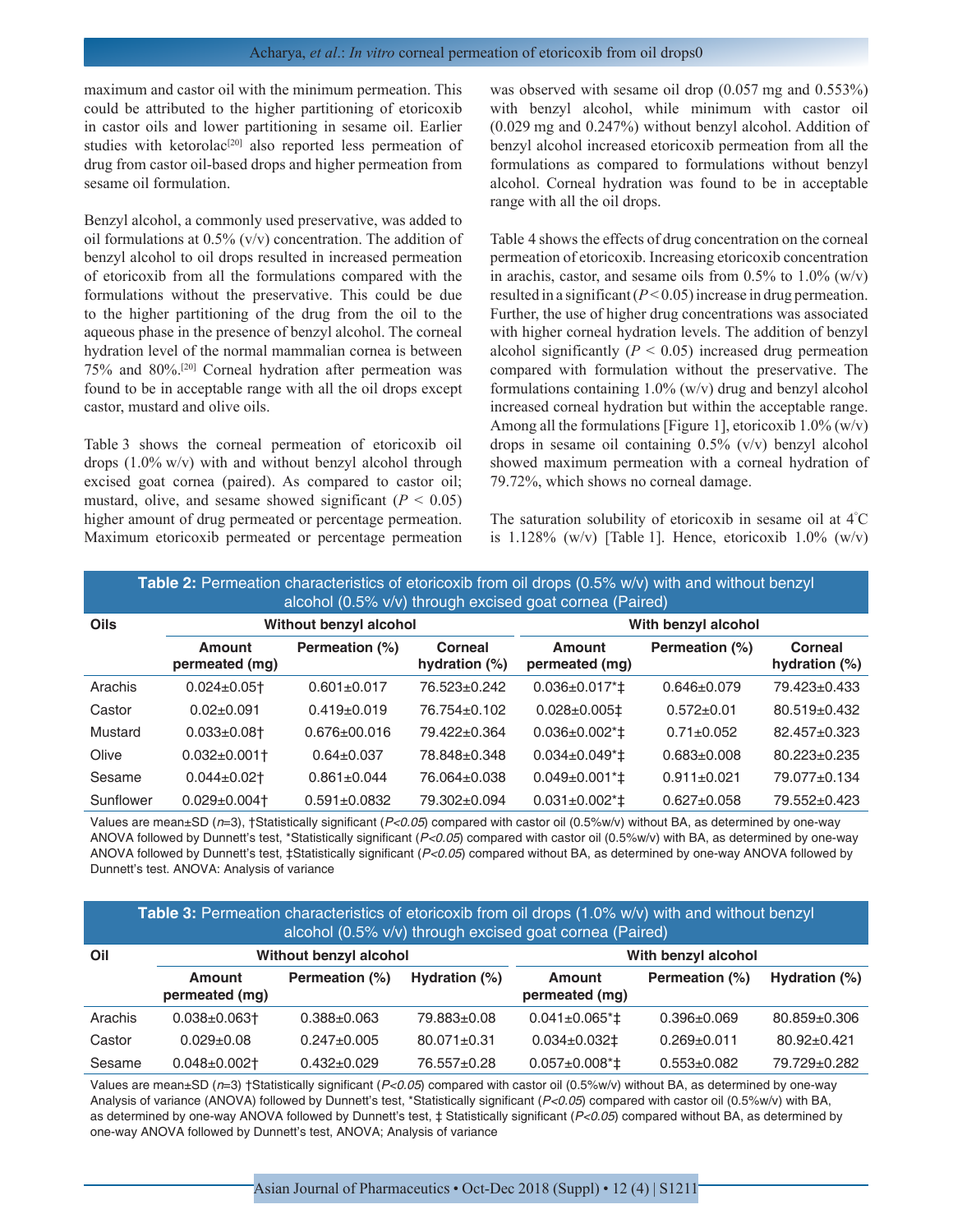#### Acharya, *et al*.: *In vitro* corneal permeation of etoricoxib from oil drops

| <b>Table 4:</b> Permeation of etoricoxib from 0.5% and 1% w/v oil drops |                                         |                                 |                   |                   |                                 |                   |                   |
|-------------------------------------------------------------------------|-----------------------------------------|---------------------------------|-------------------|-------------------|---------------------------------|-------------------|-------------------|
| <b>Oils</b>                                                             | Drug conc.<br>$(*\ 0\n 0\n 0\n 0\n 0\n$ | Without benzyl alcohol          |                   |                   | With benzyl alcohol             |                   |                   |
|                                                                         |                                         | <b>Amount</b><br>permeated (mg) | % Permeation      | % Hydration       | <b>Amount</b><br>permeated (mg) | % Permeation      | % Hydration       |
| Arachis                                                                 | 0.5                                     | $0.024 \pm 0.05$                | $0.601 \pm 0.017$ | 76.523±0.242      | $0.036 \pm 0.017 \pm 1.000$     | $0.646 \pm 0.079$ | 79.423±0.433      |
|                                                                         | 1.0                                     | $0.038 + 0.063$ <sup>+</sup>    | $0.388 \pm 0.063$ | 79.883±0.08       | $0.041 \pm 0.065 \pm$           | $0.396 \pm 0.069$ | 80.859±0.306      |
| Castor                                                                  | 0.5                                     | $0.02 \pm 0.091$                | $0.419 \pm 0.019$ | $80.071 \pm 0.31$ | $0.028 \pm 0.005 \pm 1$         | $0.572 \pm 0.01$  | 80.519±0.432      |
|                                                                         | 1.0                                     | $0.029 \pm 0.08$ <sup>+</sup>   | $0.247 \pm 0.005$ | 76.754±0.102      | $0.034 \pm 0.032 \pm 0.032$     | $0.269 + 0.011$   | $80.92 \pm 0.421$ |
| Sesame                                                                  | 0.5                                     | $0.044 \pm 0.02$                | $0.861 \pm 0.044$ | 76.064±0.038      | $0.049 \pm 0.001 \pm 1$         | $0.911 \pm 0.021$ | 79.077±0.134      |
|                                                                         | 1.0                                     | $0.048 \pm 0.002$ <sup>+</sup>  | $0.432 \pm 0.029$ | 76.557±0.28       | $0.057 \pm 0.008 \pm 0.008$     | $0.553 \pm 0.082$ | 79.729±0.282      |

Values are mean±SD (*n*=3), †Statistically significant (*P<0.05*) compared with castor oil (0.5%w/v) without BA, as determined by one‑way ANOVA followed by Dunnett's test, ‡ Statistically significant (*P<0.05*) compared without BA, as determined by one‑way ANOVA followed by Dunnett's test, ANOVA: Analysis of variance



**Figure 1:** Effects of drug concentration on corneal permeation of etoricoxib from oil drops with and without benzyl alcohol (0.5% v/v) through excised goat cornea (Paired)

solution in sesame oil, being below the saturation level, will not precipitate at 4°C and the chances of crystallization of etoricoxib from the solution due to climatic change leading to physical instability appear to be remote. Permeation studies of oil drops with or without benzyl alcohol were conducted with paired corneas, i.e., one cornea of an animal received formulation without benzyl alcohol while the contralateral cornea received formulation with benzyl alcohol, to avoid biological variation.[21] The results suggest that the addition of benzyl alcohol to etoricoxib oil drops increases the permeation of etoricoxib from all drops. To ascertain the reason, partition characteristics of etoricoxib between oil and aqueous phosphate buffer (pH 7.4) were evaluated. The results indicated lower partitioning of etoricoxib in the oil phase in the presence of benzyl alcohol [Table 1] which

means that there would be greater tendencies for the drug to enter the aqueous phase from oil drops containing benzyl alcohol compared with drops without the preservative. It would be appropriate to mention here that in oil solutions the release rate of a drug is determined by partitioning of the drug out of the oil in the surrounding aqueous medium.[22] The partitioning phenomenon is an equilibrium process described by the apparent oil/water partition coefficient (K=C0/CW, where C0 is the concentration of drug in the organic phase in equilibrium and CW is the concentration of the drug in the aqueous phase in equilibrium). Only the fraction of the total drug concentration which is present in the aqueous phase, f, could be absorbed.

$$
f = 1 + a/1 + Ka \tag{3}
$$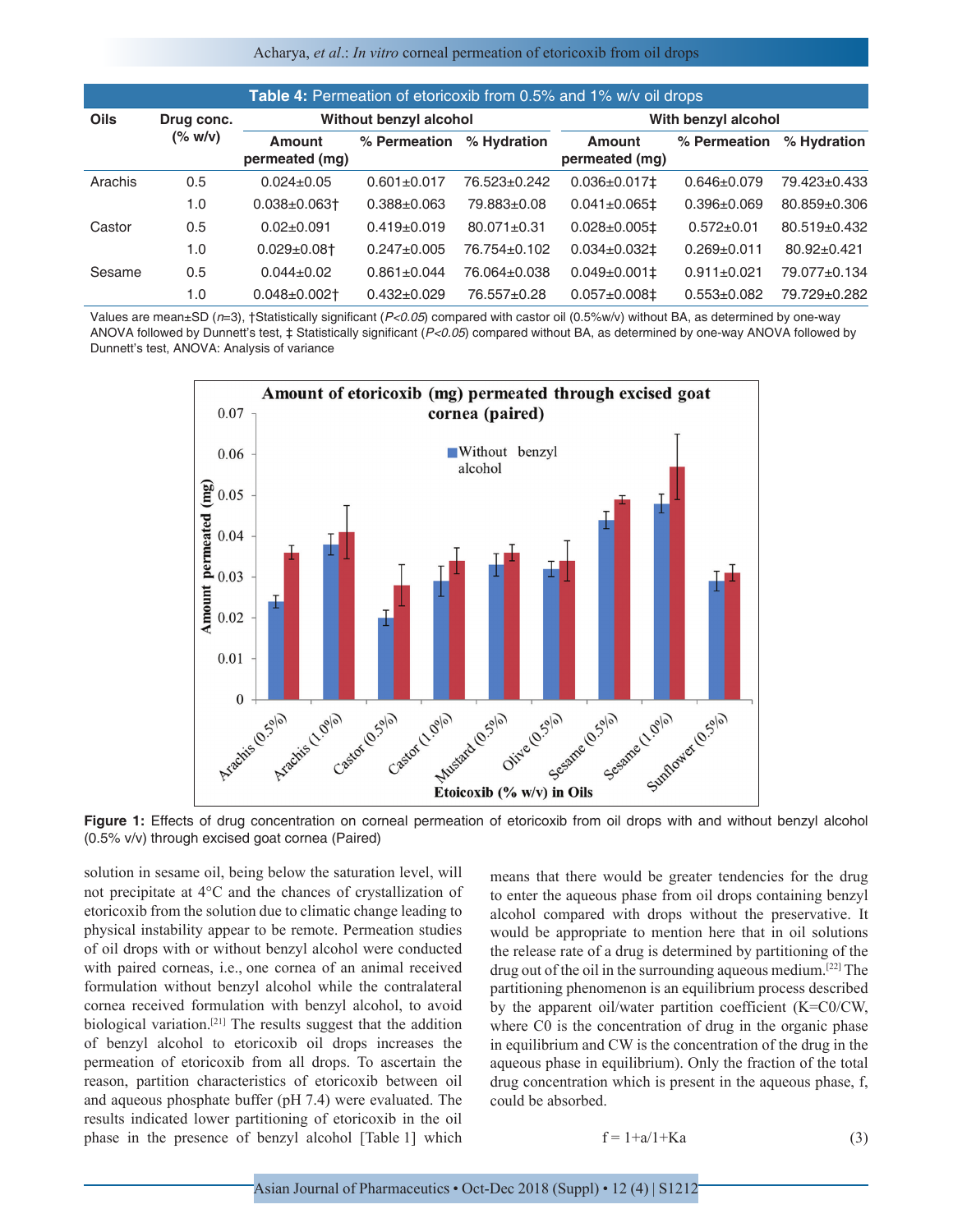Where K is the apparent oil/water partition coefficient and "a" is the ratio Vo/Vw, the volume of the oil phase to that of the aqueous phase. The equation indicates that the fraction of drug available for absorption is controlled by the partition coefficient and the ratio of the volumes of the two phases (a) and that it remains constant as long as a is constant. Since Vw is a physiologic parameter, it is usually constant, and therefore the value of "a" is determined solely by the volume of the oil phase. The rate of drug absorption is described by Equation 4

$$
d(C)/dt = Ka.f.(Dt)
$$
 (4)

Where Dt is the total drug concentration in both phases and Ka is the absorption rate constant. The above discussion suggests that the rate of absorption of the drug from the oil solution would depend on f, which, in turn, depends on the partition coefficient (K). The partition coefficients of etoricoxib between the oils and aqueous phase (phosphate buffer, pH 7.4) were higher compared with the K values obtained with oil with benzyl alcohol/buffer. Equation 3 indicates that the higher the values of the partition coefficient, the smaller the fraction of drug in the aqueous phase, f, and the slower the rate of absorption (from Eq.4). Thus, theoretically, corneal permeation of etoricoxib from oil drops without benzyl alcohol should be less than drops containing the preservative. The results of our permeation studies confirm this, and permeation of the drug from oil drops without benzyl alcohol was less. Thus, the results of the permeation experiments correlate well with the partition characteristics of etoricoxib.

# **CONCLUSION**

On the basis of the present study, it can be concluded that etoricoxib 1.0% (w/v) solution in sesame oil provides the maximum *in vitro* permeation through goat cornea while the formulation in castor oil provides minimum permeation. The presence of benzyl alcohol to oil drops increases drug permeation due to an increased partitioning of the drug in the aqueous phase. The solubility of etoricoxib was found to maximum (% w/v) in arachis oil (1.762) followed by arachis (1.189) and sesame oil (1.128). In the rest of the oils such as mustard, olive, and sunflower oil, the solubility was between 0.675% and 0.983%. However, drug permeation from 0.5% to 1.0% (w/v) etoricoxib drops in arachis, castor, mustard, olive, and sunflower oil or  $0.5\%$  (w/v) drops in sesame oil is less than that observed with 1.0% (w/v) sesame oil drops. Among all the formulations, etoricoxib  $1.0\%$  (w/v) drops in sesame oil containing 0.5% (v/v) benzyl alcohol showed maximum permeation (0.057 mg or 0.553%). The formulation showed corneal hydration of 79.72%, which is in the acceptable range. Hence, there will not be any corneal damage. The saturation solubility of etoricoxib in sesame oil at 4° C is 1.128% (w/v) [Table 1]. Hence, etoricoxib 1.0% (w/v) solution in sesame oil, being below the saturation level, will not precipitate at 4° C and the chances of crystallization of etoricoxib from the solution due to climatic change leading to physical instability appear to be remote.

## **ACKNOWLEDGMENTS**

The authors are thankful to Zydus Cadila Healthcare Ltd., Ahmedabad, India, for providing the gift sample of etoricoxib. Authors are also thankful to Royal College of Pharmacy and Health Sciences, Berhampur, Odisha, India, for providing the necessary research facilities.

# **REFERENCES**

- 1. Polansky J, Weinreb R. Steroids as anti-inflammatory agent. In: Sears M, editor. Pharmacology of the Eye. New York: Springer; 1984. p. 460-583.
- 2. Hersh PS, Rice BA, Baer JC, Wells PA, Lynch SE, McGuigan LJ, *et al.* Topical nonsteroidal agents and corneal wound healing. Arch Ophthalmol 1990;108:577-83.
- 3. Searle AE, Pearce JL, Shaw DE. Topical use of indomethacin on the day of cataract surgery. Br J Ophthalmol 1990;74:19-21.
- 4. Cooper CA, Bergamini MV, Leopold IH. Use of flurbiprofen to inhibit corneal neovascularization. Arch Ophthalmol 1980;98:1102-5.
- 5. Solomon KD, Cheetham JK, DeGryse R, Brint SF, Rosenthal A. Topical ketorolac tromethamine 0.5% ophthalmic solution in ocular inflammation after cataract surgery. Ophthalmology 2001;108:331-7.
- 6. Kraff MC, Sanders DR, McGuigan L, Raanan MG. Inhibition of blood-aqueous humor barrier breakdown with diclofenac. A fluorophotometric study. Arch Ophthalmol 1990;108:380-3.
- 7. Kim SJ, Flach AJ, Jampol LM. Nonsteroidal antiinflammatory drugs in ophthalmology. Surv Ophthalmol 2010;55:108-33.
- 8. Reddy R, Kim SJ. Critical appraisal of ophthalmic ketorolac in treatment of pain and inflammation following cataract surgery. Clin Ophthalmol 2011;5:751-8.
- 9. Kim SJ, Lo WR, Hubbard GB 3rd, Srivastava SK, Denny JP, Martin DF, *et al.* Topical ketorolac in vitreoretinal surgery: A prospective, randomized, placebo-controlled, double-masked trial. Arch Ophthalmol 2008;126:1203-8.
- 10. Ashokraj Y, Daroi A, Gupta R, Khanolkar R, Kulkarni A, Laud S, *et al*. Discriminatory dissolution method development and validation of etoricoxib tablets. Dissolution Technol 2016;2:30-4.
- 11. Ozsoy Y, Güngör S, Cevher E. Vehicle effects on *in vitro* release of tiaprofenic acid from different topical formulations. Farmaco 2004;59:563-6.
- 12. Schoenwald RD. Controlled drug bioavailability. Bioavailability Control by Drug Delivery System Design. In: Smolenand VF, Bull L, editors. New York,